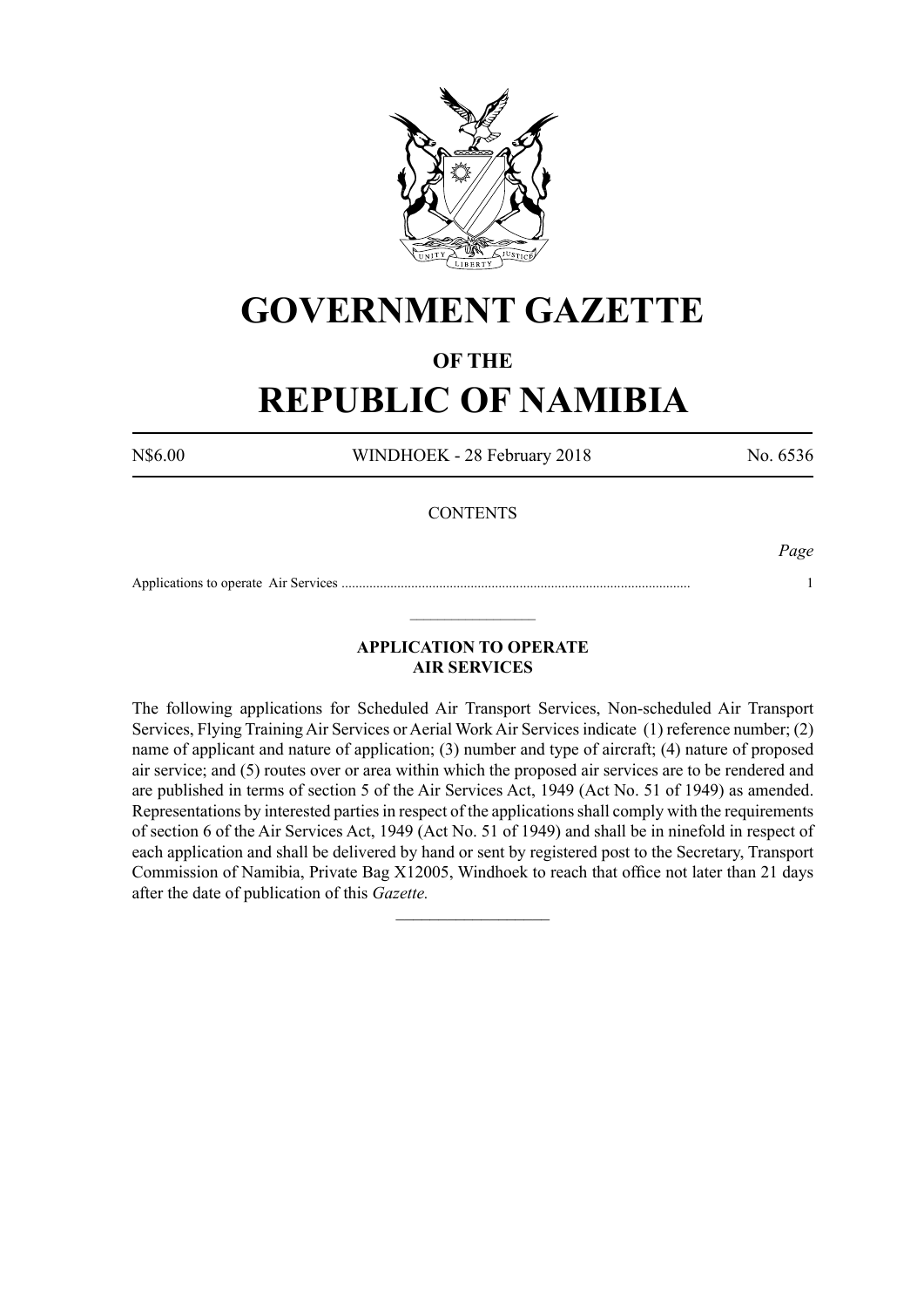### **WINDHOEK 00A00967**

### **21 February 2018**

Application for the grant of an Aerial Works Air Transport Service License in terms of the Air Services Act, 1949 (Act No. 51 of 1949), as amended.

### **1. Name and Address of applicant:**

Trustco Air Services (Pty) Ltd Northern Hangers, Eros Airport, Windhoek, Namibia P.O Box 11363 Windhoek Namibia

**2. Name under which Air Service is being operated:**

Trustco Air Services

### **3. Base(s) of operation:**

Eros Airport

**4. Area (s) to be served:**

Worldwide

### **5. Particulars and description of types of work which the applicant proposes to undertake:**

- a) Acrobatic operation
- b) Aerial advertising operation
- c) Aerial patrol, observation or survey operation
- d) Aerial recording operation by photographic or electronic means
- e) Agricultural operation
- f) Cloud spraying, seeding or dusting operation
- g) Construction operation
- h) Emergency medical service operation
- i) Fire spotting, control or fighting operation
- j) Game and livestock cull operation
- k) Parachute dropping operation
- 1) Search and rescue operation
- m) Semi-aerobatic operation
- n) Spraying, seeding or dusting operation other than for agricultural purposes and clouds
- o) Tug operation
- p) Helicopter external load operation.
- **6. Proposed tariff of charges in respect of each such type of work:**

### **Aircraft Rate per hour**

Pilatus PC12-47E N\$10 000.00-N\$13 000.00 Bombardier Learjet 31A N\$28 000.00-N\$31 000.00 Bombardier Learjet 45 N\$28 000.00-N\$31 000.00 Airbus N\$ 9 000.00-N\$12 000.00

### **7. Aircraft to be used**

a) Number and types of aircraft owned by applicant

None

b) Number and types of aircraft (other than those owned) leased or to be leased by applicant:

1 x Airbus Helicopter A5 350 B3E 2 x Pilatus PC-12/47E 1 x Bombardier Learjet 45 l x Bombardier Learjet 31A

 $\_$ 

### **WINDHOEK 00A00968**

**21 February 2018**

Application for the grant of an Aerial Works Air Transport Service License in terms of the Air Services Act, 1949 (Act No. 51 of 1949), as amended.

### **1. Name and Address of applicant:**

Sable Helicopter Services (Pty) Ltd Registered address: Unit 5 Ground Floor Ausspann Plaza, Dr Agostinho Neto Road, Windhoek, Namibia Private Bag 12012, Ausspannplatz Windhoek Namibia

### **2. Name under which Air Service is being operated:**

Sable Air

### **3. Base(s) of operation:**

Eros Airport

**4. Area (s) to be served:**

Worldwide

### **5. Particulars and description of types of work which the applicant proposes to undertake:**

- a) Acrobatic operation
- b) Aerial advertising operation
- c) Aerial patrol, observation or survey operation
- d) Aerial recording operation by photographic or electronic means
- e) Agricultural operation
- f) Cloud spraying, seeding or dusting operation
- g) Construction operation
- h) Emergency medical service operation
- i) Fire spotting, control or fighting operation
- j) Game and livestock cull operation
- k) Parachute dropping operation
- 1) Search and rescue operation
- m) Semi-aerobatic operation
- n) Spraying, seeding or dusting operation other than for agricultural purposes and clouds
- o) Tug operation
- p) Helicopter external load operation.
- **6. Proposed tariff of charges in respect of each such type of work:**

### **Aircraft** Rate per hour

4 x Robinson R44 Raven II N\$6 000.00-N\$8 000.00